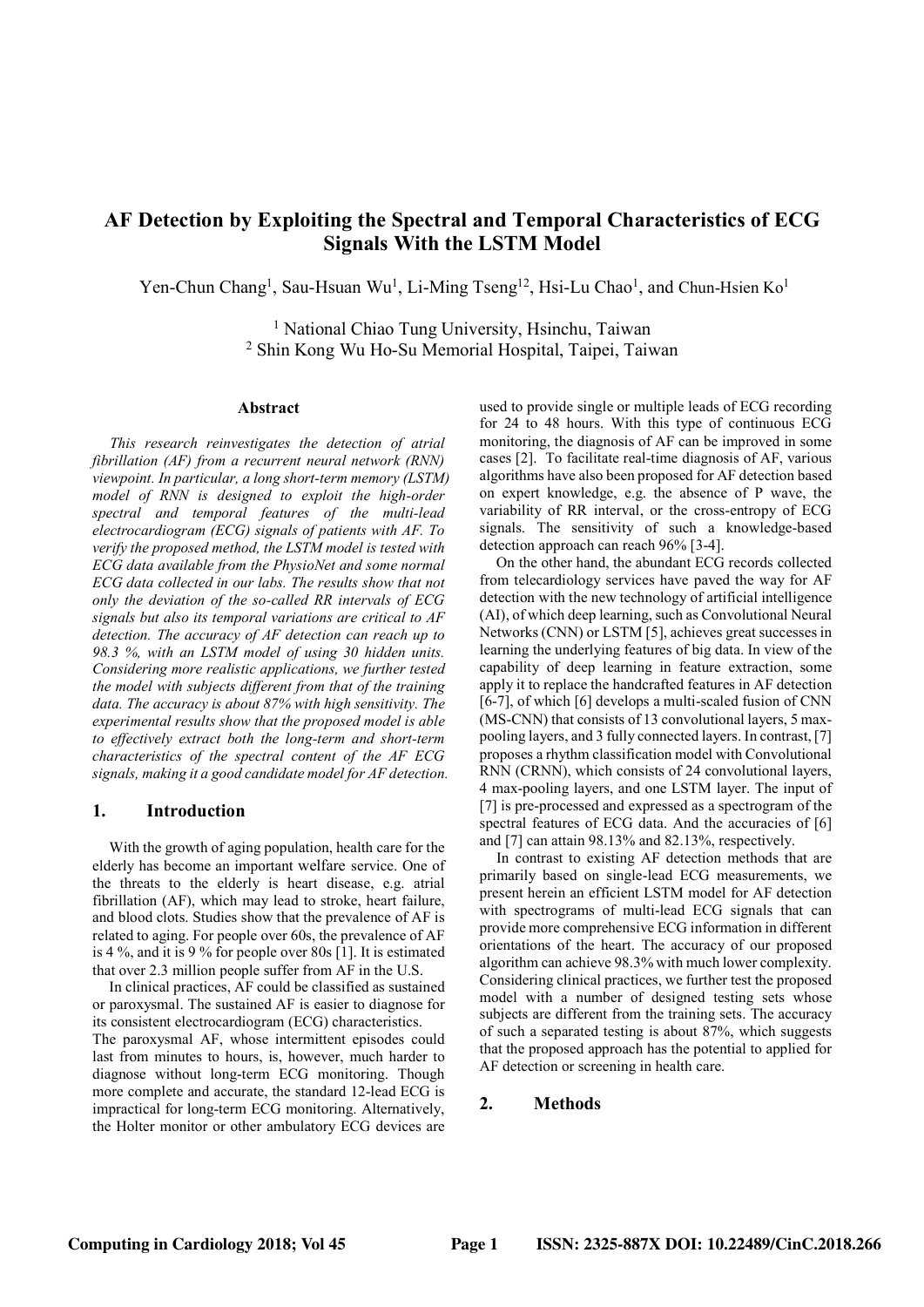# 2.1. Problem formulation

The proposed method is aimed to classify the AF and the Normal Sinus Rhythm (NSR) ECG signals from the 2.1. Problem formulation<br>
The proposed method is aimed to classify the AF and<br>
collected ECG recordings, which are defined as  $X = \begin{bmatrix} x^{(1)}, x^{(2)}, ..., x^{(N)} \end{bmatrix}$  of M ECG recordings, which are defined as  $X = \begin{bmatrix} x^{(1)}, x^{(2)}, ...,$  $[x^{(1)}, x^{(2)}, ..., x^{(N)}]$  of N ECG records. Each ECG record **Problem formulation**<br>
ne proposed method is aimed to classify the AF and<br>
Normal Sinus Rhythm (NSR) ECG signals from the<br>
ted ECG recordings, which are defined as  $X = x^2$ ,<br>  $x^2/2,...,x^{(N)}$  of N ECG records. Each ECG recor Problem formulation<br>
oposed method is aimed to classify the AF and<br>
al Sinus Rhythm (NSR) ECG signals from the<br>
ECG recordings, which are defined as  $X =$ <br>  $\ldots, x^{(N)}$  of N ECG records. Each ECG record<br>  $\ldots, x^{(N)}$  of N EC  $(x^{(i)})$  is a K × L measurement vector, including L **Problem formulation**<br>
he proposed method is aimed to classify the AF and<br>
Normal Sinux Brythm (NSR) ECG ignals from the<br>
deta ECG recordings, which are defined as  $X =$ <br>  $x^2$ ,  $x^{(2)}$ ,  $x^{(3)}$ ,  $x^{(5)}$  of N ECG records. of K-lead ECG signals. And  $y^{(i)}$  is the corresponding one-<br>Fig.1 Spectro hot encoding label, indicating the incidence of AF syndrome. The classification problem can be defined as : 2.2.2  $(i) \cdot \boldsymbol{\beta}$ **Problem formulation**<br>
reposed method is aimed to classify the AF and<br>
ECG recordings, which are defined as  $X =$ <br>  $\int_{-\infty}^{+\infty} X^L$ ,  $\int_{-\infty}^{+\infty} X^L$ ,  $\int_{-\infty}^{+\infty} X^L$ ,  $\int_{-\infty}^{+\infty} X^L$ ,  $\int_{-\infty}^{+\infty} X^L$ ,  $\int_{-\infty}^{+\infty$ 

$$
\mathbf{z}^{(i)} = F\big(\pmb{x}^{(i)}; \boldsymbol{\theta}\big)
$$

where  $F(\cdot)$  is the classification model and  $\theta$  is the related output parameters. The classification result  $z^{(i)}$  represents the probability of each class. The cost function is the cross LSTM entropy between  $\mathbf{z}^{(i)}$  and  $\mathbf{y}^{(i)}$ . For N observation data in the training set  $X$ , the cost function is defined as:  $I_{\text{input}}$ 

$$
E(X) = -\frac{1}{N} \sum_{i=1}^{N} (y^{(i)})^T \ln(z^{(i)})
$$

## 2.2. Model Architecture

The proposed RNN is based on a single layer LSTM model [5] whose input is the spectrogram of  $X$ . Details of the model and the pre-processing procedure for data are described below.

2.2.1 Data Pre-processing:<br>Considering that not only the heart rate but also the morphology of the ECG signals are critical to AF detection, we need to pre-process the ECG data in order to provide both the long-term and short-term temporal features of them to the RNN. One of our choices is the spectrogram, which can characterize the short-term spectral morphology and the long-term variation of the spectral content.

A spectrogram is a procedure that performs the Short-Term Fourier Transform (STFT) of data on a sliding window basis. Given the input ECG recording  $X$ , the spectrogram is  $S_k^{(i)} \triangleq [s_k^{(i)}(1), s_k^{(i)}(2), ..., s_k^{(i)}(T)] \in$  $\mathbb{R}^{M \times T}$ , where M is the size of STFT output and T is the Input Weights: number of time bins, obtained with a 64-point Hamming window that has 90% overlapped input data in each time bin. And  $s_k^{(i)}(t)$  is the result of the  $k^{\text{th}}$  lead of the  $t^{\text{th}}$  time Output Weight bin of record *i*. The STFT sequence forms a spectrogram whose horizontal axis represents the temporal sequence and the vertical axis represents the frequency components.

For instance, Fig. 1 consists of the spectrograms converted from an AF and a NSR ECG signals. As the figure shows, the spectrogram of the NSR ECG signals is more regular while that of the AF signals is messy. The results also show that the spectrogram can capture more features in each waveform of the ECG signals, not only limited to that of the R-wave of ECG signals.



Fig.1 Spectrograms of AF (left) and NSR ECGs (right).

#### Long Short-Term Memory



LSTM is an improved architecture of RNN, and is more effective at capturing the long-term temporal dependence of data. In addition, LSTM resolves the gradient vanishing or exploding problem by introducing a memory cell  $c(t)$ and means for the control of the information flow by an input gate  $(v^i)$ , a output gate  $(v^o)$ , and a forget gate  $(v^f)$ .  $f<sub>1</sub>$ ). The memory cell and the gates are connected with weighting matrices, which are determined in the training phase by visiting a huge amount of training data.

<sup>1</sup> In( $\mathbf{z}^{(1)}$ ) Fig.2 The structure of the proposed LSTM model<br> **Fig.2** The structure of RNN, and is more of<br> **EVERTM** is an improved architecture of RNN, and is more of RNN, and is more prefined agreem terms of data (2) Fig.2 The structure of the proposed LSTM model<br>
LSTM is an improved architecture of RNN, and is more<br>
effective at capturing the long-term temporal dependence<br>
of data. In addition, LSTM resolves the gradient vanishi  $\sum_{(i) \in \mathcal{I}} A$ , the Several notations of the model are defined as follows: In the proposed model, we apply the LSTM to learn the temporal correlation, and convert the inputs into 2 channel of spectrograms for characterizing the spatial and temporal correlations of the ECG signals. As shown in Fig. 2, the proposed model consists of three layers: an input layer, an LSTM layer, and an output layer. In the input layer,  $s(t) \triangleq$  $[s_1^T(t), s_2^T(t)]^T$  represents the input vector, including the **LET AT ALL ASSET ASSET ASSET ASSETS AN ALL ASSETS AND INTERTWING A THOMAL AND THANGT FOR STAT ASSET AND THANGT FOR STAT ASSET ASSET AS A THOUGHT IN THE STAT AND INTERTATION INTERTATION INTERTATION INTERTATION IN THE AND** spectrograms of 2 leads of ECG signals at the  $t^{th}$  time bin. In the LSTM layer,  $H$  represents the hidden size of the memory cells. The output layer is the label of classifier. froved architecture of RNN, and is more<br>ng the long-term temporal dependence<br>ng the long-term temporal dependence<br>f. LSTM resolves the gradient vanishing<br>em by introducing a memory cell  $c(t)$ <br>control of the information or anotheristic of RNN, and is more<br>the long-term temporal dependence<br>TM resolves the gradient vanishing<br>by introducing a memory cell  $c(t)$ <br>trol of the information flow by an<br>t gate  $(\nu^0)$ , and a forget gate  $(\nu^f)$ .<br>the chitecture of RNN, and is more<br>
ong-term temporal dependence<br>
resolves the gradient vanishing<br>
throducing a memory cell  $c(t)$ <br>
of the information flow by an<br>
te  $(v^0)$ , and a forget gate  $(v^f)$ .<br>
e gates are connected wit Evaluated and interest parameteric of KINN, and is more<br>the long-term temporal dependence<br>TM resolves the gradient vanishing<br>by introducing a memory cell  $c(t)$ <br>throl of the information flow by an<br>it gate  $(v^0)$ , and a for reminecture of KINN, and is more<br>long-term temporal dependence<br>I resolves the gradient vanishing<br>introducing a memory cell  $c(t)$ <br>of the information flow by an<br>ate  $(v^0)$ , and a forget gate  $(v^f)$ .<br>the gates are connected Implies to interact the<br>momenta expendent variabling<br>the increding the product the gradient variabling<br>blem by introducing a memory cell  $c(t)$ <br>is expected to the information flow by an<br>output gate  $(v^0)$ , and a forget gat gian only entropolariated variables that the product that  $\mathbf{g}$  is the galactic resolves the gradient vanishing m by introducing a memory cell  $c(t)$  ontrol of the information flow by an thut gate  $(\mathbf{v}^6)$ , and a for gate ( $v^i$ ), a output gate ( $v^o$ ), and a forget gate ( $v^j$ ).<br>
memory cell and the gates are connected with<br>
memory cell and the gates are connected with<br>
thing matrices, which are determined in the training<br>
thy visiti a forget gate  $(v^f)$ .<br>
connected with<br>
ed in the training<br>
ing data.<br>
LSTM to learn the<br>
uts into 2 channel<br>
atial and temporal<br>
atial and temporal<br>
wuve in Fig. 2, the<br>
an input layer, sn<br>
any tayer, sn<br>
the t<sup>th</sup> time pry cell and the gates are connected with<br>matrices, which are determined in the training<br>siting a huge amount of training data.<br>Single a parount of training data,<br>proposed model, we apply the LSTM to learn the<br>prrelation, in the gates are connected with<br>
which are determined in the training<br>
und the gates are connected with<br>
which are determined in the training<br>
uge amount of training data.<br>
and convert the inputs into 2 channel<br>
haracter matrices, which are determined in the training<br>
sisting a huge amount of training data.<br>
correlation, and convert the inputs into 2 channel<br>
correlation, and convert the inputs into 2 channel<br>
grams for characterizing the which are determined in the training<br>uge amount of training data.<br>
odel, we apply the LSTM to learn the<br>
and convert the inputs into 2 channel<br>
and correct the inputs into 2 channel<br>
cG signals. As shown in Fig. 2, the<br> istiting a huge amount of training data.<br>
roposed model, we apply the LSTM to learn the<br>
orrelation, and convert the inputs into 2 channel<br>
orrelation, and convert the inputs into 2 channel<br>
grams for characterizing the s ge amount of training data.<br>
ddel, we apply the LSTM to learn the<br>
and convert the inputs into 2 channel<br>
anaracterizing the spatial and temporal<br>
CG signals. As shown in Fig. 2, the<br>
ists of three layers: an input layer, oosed model, we apply the LSTM to learn the<br>
elation, and convert the inputs into 2 channel<br>
ms for characterizing the spatial and temporal<br>
of the ECG signals. As shown in Fig. 2, the<br>
del consists of three layers: an in

Input Weights: 
$$
W_z
$$
,  $W_i$ ,  $W_f$ ,  $W_o \,\in R^{H \times 2M}$   
\nRecurrent Weights:  $R_z$ ,  $R_i$ ,  $R_f$ ,  $R_o \in R^{H \times H}$   
\nBias Weights:  $b_z$ ,  $b_i$ ,  $b_f$ ,  $b_o \in R^H$   
\nOutput Weights:  $W_s \in R^{2 \times H}$   
\nThen, the forward pass of the LSTM layer is given by  
\n $v^j = \sigma(W_j s(t) + R_j h(t - 1) + b_j), j \in \{i, f, o\}$  (1)  
\n $net_c(t) = W_z s(t) + R_z h(t - 1) + b_z$  (2)  
\n $c(t) = v^f \cdot c(t - 1) + v^i(t) \cdot g(net_c(t))$  (3)  
\n $h(t) = v^o \cdot g(c(t))$  (4)  
\n $z = softmax(W_b h(T))$  (5)

where  $g(\cdot)$  is the hyperbolic tangent activation function,  $\sigma(\cdot)$  is the sigmoid activation function, and  $h(t)$  is the hidden vector of dimension  $H$ .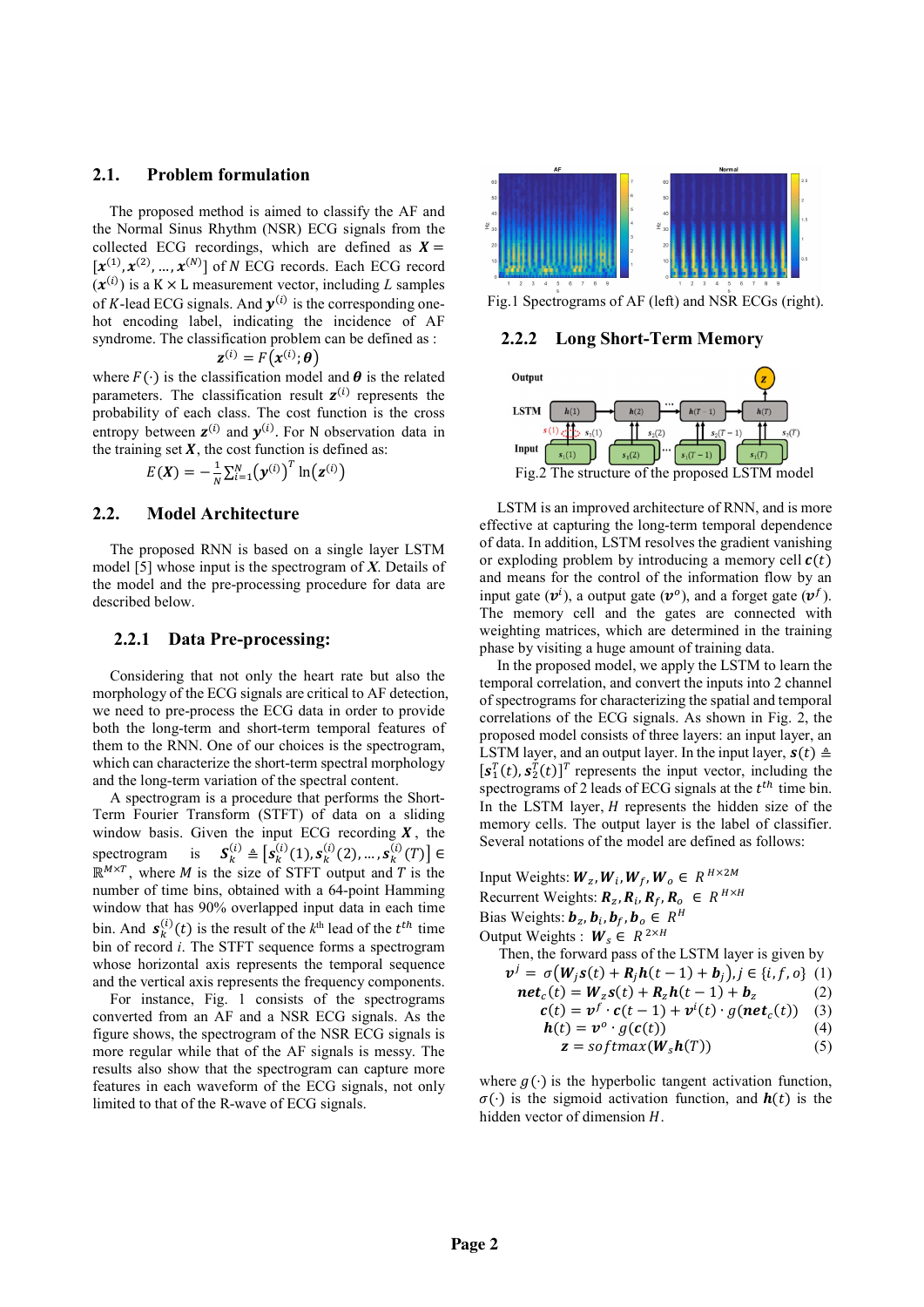# 3. Experimental Results

The proposed LSTM model is developed under the supervised learning framework, where the model is learned from the training data. Therefore, the quality of the proposed model is directly related to the size and quality of training data. To prepare the AF and the NSR ECG data as complete as possible, we collected the AF ECG records from six standard databases [8-13] and obtain the NSR ECG data from three databases [13, 14] and some normal ECG signals collected from our lab and Shin Kong Wu Ho-Su Memorial Hospital, Taipei, Taiwan. All the ECG signals from databases are retrieved from the PhysioNet [13] with long-term ECG records splitted into multiple 12second segments. Each segment is downsampled to 128 samples per Hz, and is pre-processed with a high-pass filter of finite impulse responses to remove baseline wondering.

The entire ECG data are classified into 3 different categories: NSR, sustained AF, and paroxysmal AF. Paroxysmal AF episodes are self-terminated and followed by NSR episodes. On the contrary, sustained AF episodes do not terminate untill intervention. In order to balance the classified labels, the number of NSR ECG recodings is the same to the total number of AF ECG recordings, which includes equal numbers of sustained and paroxysmal AF recordings. In summary, a total of 3312 ECG segments are collected in our experiments, of which a total of 1656 NSR segments are extracted from 103 subjects. The other 1656 AF segments are extracted from 118 subjects with AF.

#### 3.1. Data Preparations

To verify the performance of the proposed model, two validation sets are designed. In the first set, named Common Set, 1000 ECG segments are randomly selected to form a testing set, and the rest are the training data. In the Common Set, the ECG segments from the same subject may be categorized as training or testing data. As such, the subject-based pattern may lead to model overfitting and, hence, the reported accuracy may not imply a similar performance of AF detection on unknown subjects. Considering clinical practices, we also use an alternative set named Separate Set for validation. In this approach, the corresponding subjects of the ECG segments in the training set are separated from those in the testing set. The subjects for the Separate Set are arbitrarily chosen, with the number of ECG segments from a subject being 1000. Given that the chosen subjects will influence the representativeness of the Separate Set, we thus form 10 different Separated Sets and average their testing outcomes.

# 3.2 Performance Evaluations

The training and AF detection with the proposed LSTM architecture is implemented with TensorFlow [15]. The

number of the hidden units is set to 30 in  $(1)$  –(5), which is determined by examining several trials on model settings. The results show more hidden units do not seem to improve the accuracy, but rather increase the processing time. Besides, a gradient descent method with the Adam optimizer [16] is used to update the model parameters, whose learning rate is 0.001 and batch size is 34.

The performance of the proposed algorithm is evaluated with the following statistical measures: Accuracy (Acc), Positive predictive values (PPV), Sensitivity (Sen), and Specificity (Spec). Table 1 shows the performance comparisons of making use of single-lead (SL) and doublelead (DL) ECG measurements from the Common Set. Furthermore, to justify the use of the spectrogram as the LSTM input, we also present the results of directly using the time-series ECG data as the LSTM input. Similarly, a 64-point sliding window is used to process the time-series inputs, with data of adjacent windows overlapped by 90%.

Table 1. Performance with the Common Set

| Spec  |
|-------|
| 98.60 |
| 98.40 |
| 99.00 |
| 99.20 |
| 97.60 |
| 96.80 |
| 97.80 |
| 99.20 |
|       |

1: The spectrogram input 2: The time-series ECG input

Table 2 shows the performance comparisons averaged over 10 different formations of the Separate Set. All the results show that the performance with the spectrogram inputs is better than that with the time-series inputs. The results also show that the performance of the Common Set is much better than that of the Separate Set in either cases. It is because the model may separate subjects with personal features beyond that of the AF.

 We note that results with the Separate Set are important and more representative in some cases where there is no patient's previous ECG data and need to infer the results based on the training ECG data from other subjects.

Table 2. Performance with the Separate Set

| ~~~~                   |       |            |       |       |  |
|------------------------|-------|------------|-------|-------|--|
|                        | Acc   | <b>PPV</b> | Sen   | Spec  |  |
| $NSR(SL)^1$            | 83.21 | 83.08      | 86.88 | 79.55 |  |
| $AF(SL)^1$             | 83.21 | 86.42      | 79.55 | 86.88 |  |
| $NSR (DL)^1$           | 87.57 | 88.48      | 87.79 | 87.35 |  |
| $AF(DL)^1$             | 87.57 | 87.96      | 87.35 | 87.79 |  |
| NSR $(SL)^2$           | 79.46 | 81.07      | 79.98 | 78.95 |  |
| $AF(SL)^2$             | 79.46 | 79.98      | 78.95 | 79.98 |  |
| $NSR (DL)^2$           | 86.19 | 85.75      | 87.57 | 84.81 |  |
| $AF$ (DL) <sup>2</sup> | 86.19 | 87.16      | 84.81 | 87.57 |  |

1: The spectrogram input 2: The time-series ECG input